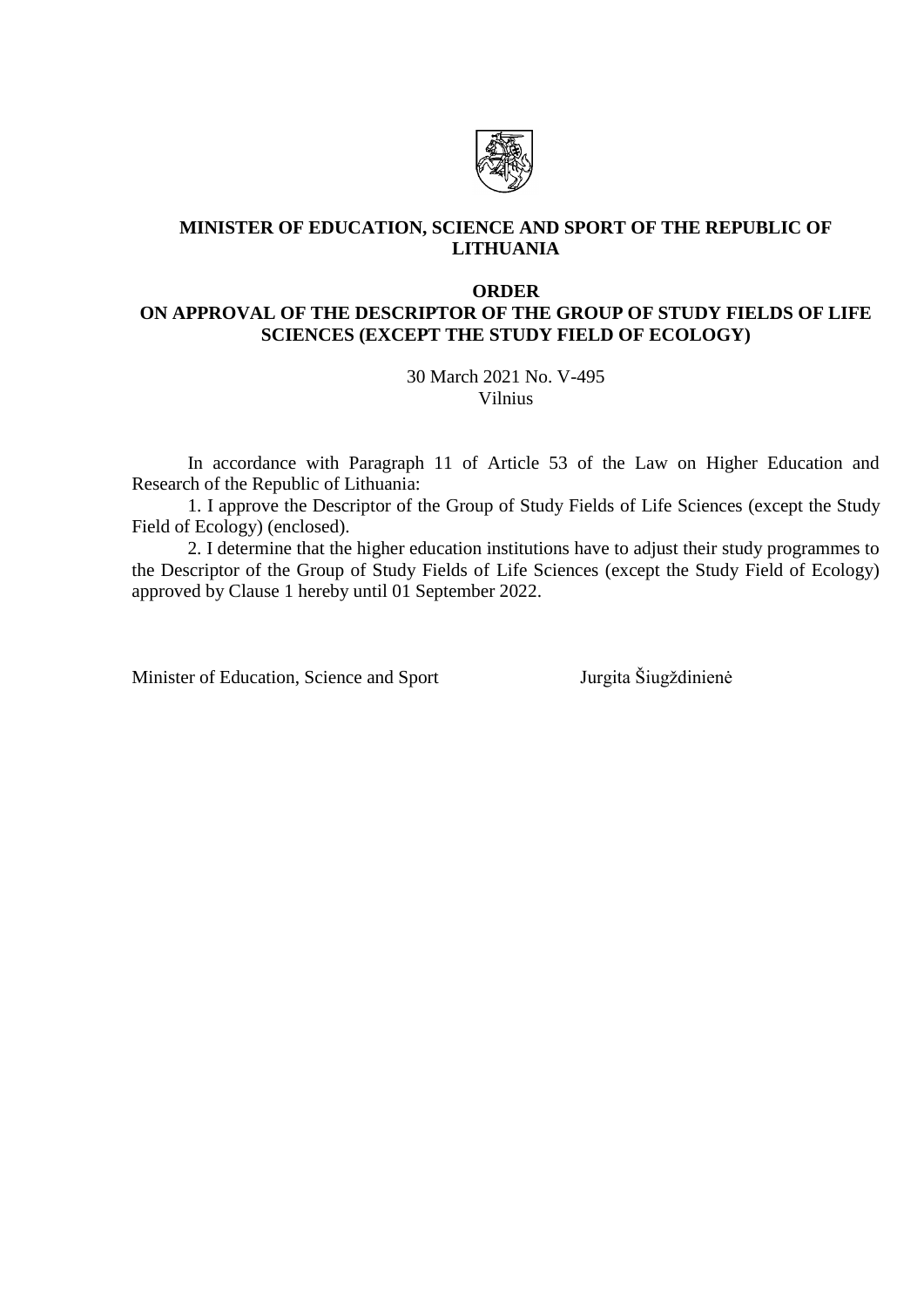### APPROVED

by Order No. V-495 of the Minister of Education, Science and Sport of the Republic of Lithuania of 30 March 2021

## **DESCRIPTOR OF THE GROUP OF STUDY FIELDS OF LIFE SCIENCES (EXCEPT THE STUDY FIELD OF ECOLOGY)**

## **CHAPTER I GENERAL PROVISIONS**

1. The Descriptor of the Group of Study Fields of Life Sciences (except the Study Field of Ecology) (hereinafter – Descriptor) regulates the special requirements for the study programmes in the study fields of biology (D01), genetics (D0), microbiology (D03), molecular biology (D04), biophysics (D05), and biochemistry (D06) that belong to the group of study fields of life sciences (D). The Descriptor regulates the studies in the listed fields in the scope not covered by the General Requirements for the Studies approved by Order No. V-1168 of the Minister of Education and Science of the Republic of Lithuania of 30 December 2016 "On approval of the General Requirements for the Studies."

2. The Descriptor was prepared according to the recommendations of the USA National Research Council, "A New Biology for the 21st Century", "Transforming Undergraduate Education for Future Research Biologists", and the publication "Vision and Change in Undergraduate Biology Education".

When the Descriptor was prepared, the following were taken into consideration: Order No. 5 of the Minister of Health of the Republic of Lithuania of 6 January 1999 "Regarding Approval of the Lithuanian Medical Norm MN 157:2019 "Biomedical Technologist", Order No. V-169 of the Minister of Health of the Republic of Lithuania of 4 March 2008 "Regarding Approval of the Lithuanian Medical Norm MN 68:2018 "Biomedical Biologist", Order No. V-400 of the Minister of Health of the Republic of Lithuania of 9 April 2019 "Regarding Approval of the Lithuanian Medical Norm MN 156:2019 "Biomedical Geneticist", and the European Federation of Clinical Chemistry and Laboratory Medicine syllabus for postgraduate education and training for Specialists in Laboratory Medicine: version 5 – 2018.

3. The Descriptor's requirements shall be applicable to the university study programmes of the first and second cycles that may be organised as full-time and part-time studies.

4. General goals of all the study fields in the group of life sciences:

4.1. to provide fundamental skills and knowledge necessary for work in the areas related to life sciences;

4.2. to develop broad erudition, creative and critical thinking, sense of intellectual satisfaction in the course of studies and work;

4.3. to train the need to show interest in life sciences and to apply their regularities for various circumstances;

4.4. to train the ability to maintain the professional competence through life-long learning.

5. Upon completion of the studies of life sciences, the bachelor's or master's degree in life sciences that is in conformity with the sixth/seventh level of the Lithuanian Qualifications Framework and the European Qualifications Framework for lifelong learning, attested by the diploma of the bachelor's or master's degree and diploma supplement issued by the higher education institution are awarded.

6. The studies of the first cycle in the study fields of life sciences (hereinafter – field of life sciences) may be provided as studies within the study programmes classified under two study fields organised together with the studies in the fields of life, information, technological, health, social,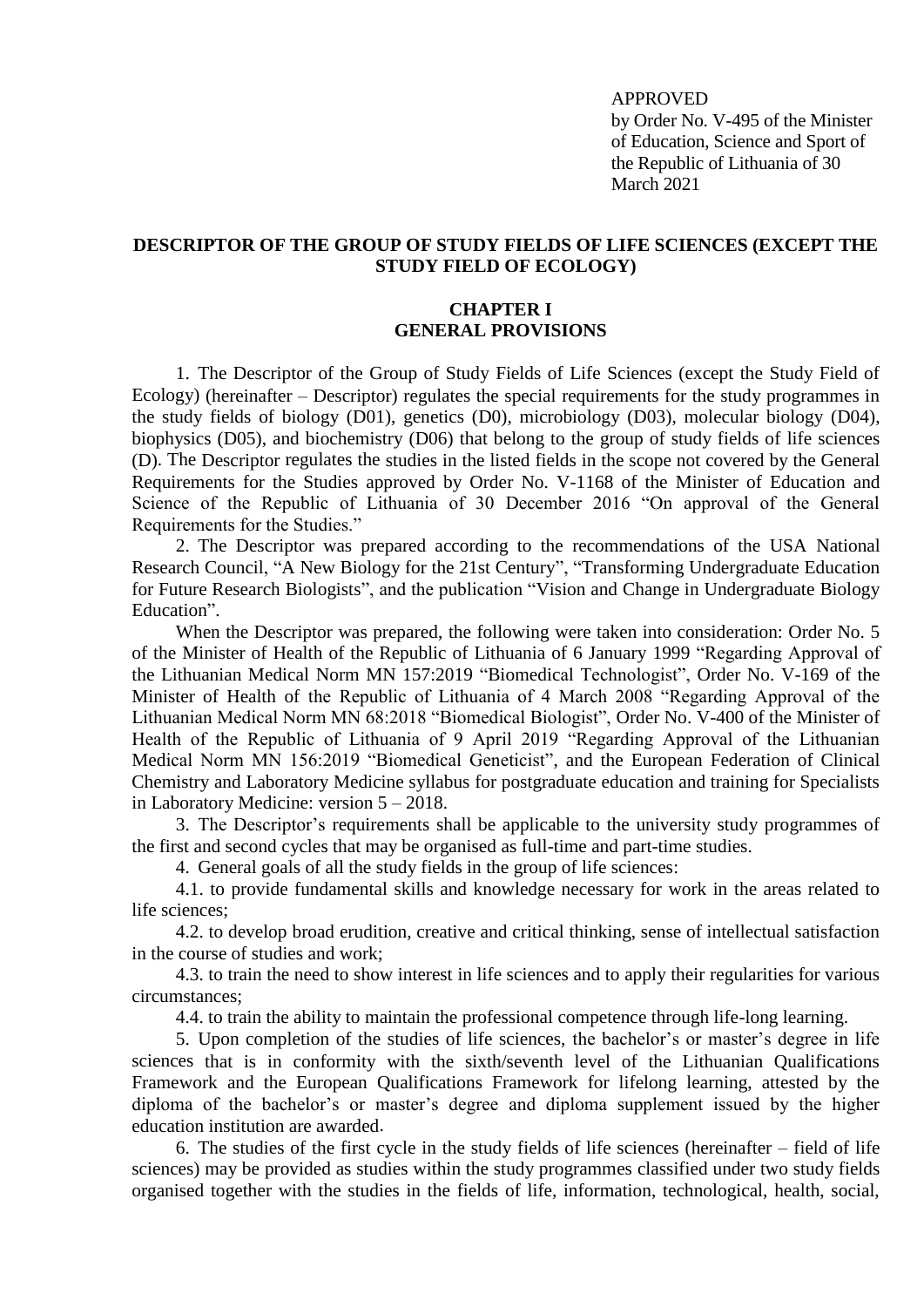humanities, educational, and agricultural sciences. In case of the studies within interdisciplinary study programmes, it is recommended to carry out a joint final work (project) that would integrate the outcomes of the respective study fields.

7. If the persons complete the university studies of the first cycle conducted within the study programmes classified under two study fields (except for two study fields in the group of life sciences), the bachelor's degree of both groups, to which the study fields are assigned, shall be awarded.

8. There are no special requirements established in the Descriptor for the persons, who want to be admitted to the study programmes of the first cycle.

9. It is recommended to admit the persons, who would have completed the studies of the first cycle of life, physical (study fields of chemistry or physics), informatics (study programmes of bioinformatics), engineering (study field of bioengineering), technological (study field of biotechnologies), health, veterinary and agricultural sciences, to the studies of the second cycle in the study fields of life sciences. The achieved learning outcomes of the first cycle have to assure the ability to study in respective study programmes of the second cycle, therefore, the higher education institutions that conduct the studies of the second cycle in the fields of life sciences have to take the character of the organised studies into consideration and to determine the links of the first and the second cycles according to the study fields with certain study programme of the second cycle. The persons, who have the professional bachelor's degree, may be admitted to the studies of the second cycle in the fields of life science after the bridging courses, the amount whereof cannot be smaller than 30 credits.

#### **CHAPTER II**

# **CONCEPT AND SCOPE OF THE STUDY FIELDS OF LIFE SCIENCES**

10. The group of study fields of life sciences consists of the study fields of biology, genetics, microbiology, molecular biology, biophysics, biochemistry, and ecology (the requirements for the study field of ecology (D07) were established by Order No. V-1863 of the Minister of Education, Science and Sport of the Republic of Lithuania of 30 November 2020 "On Approval of the Descriptor of the Study Field of Ecology".

11. The research object of the life sciences is the following: physical and chemical principles in biological systems; flow of matter and energy in living systems, homeostasis; inheritance of information; proteins; cells as a fundamental units of living systems, cell fission; tissues, organs, systems of organs and their functions; growth and reproduction of organisms; monerae, viruses, protists, fungi, plants, animals, human; biodiversity, groups of organisms: populations, species; biological taxonomy, phylogenetic relations between species, evolution of living organisms; behaviour of living organisms; interaction between species and populations; ecosystems, flow of energy and materials between different levels of the system; human as any other species, part of the ecosystem.

12. Biology is studying general life phenomena and their specific laws, origin of life, its evolution and diversity on the Earth, structure and functions of various organisms, their interrelations and relations with non-living components of the environment.

13. The studies in the field of biology have to be focused on the studies of the organisms that belong to protists, fungi, algae, plans, and animals.

14. When the study programmes of the first cycle in the field of biology are formed, the following recommendations should be followed:

14.1. the topics of the studied subjects should cover biology of invertebrates and vertebrates, plant biology, mycology, algology, cytology, physiology, evolution and phylogenetics, developmental biology, immunology, and neurobiology. At least one third of the amount of contact work of these subjects should be attributed to exercises and laboratory works;

14.2. the fundamentals of other life sciences should be studied: biochemistry, genetics, microbiology, molecular biology, ecology, biophysics; besides the subjects of chemistry, physics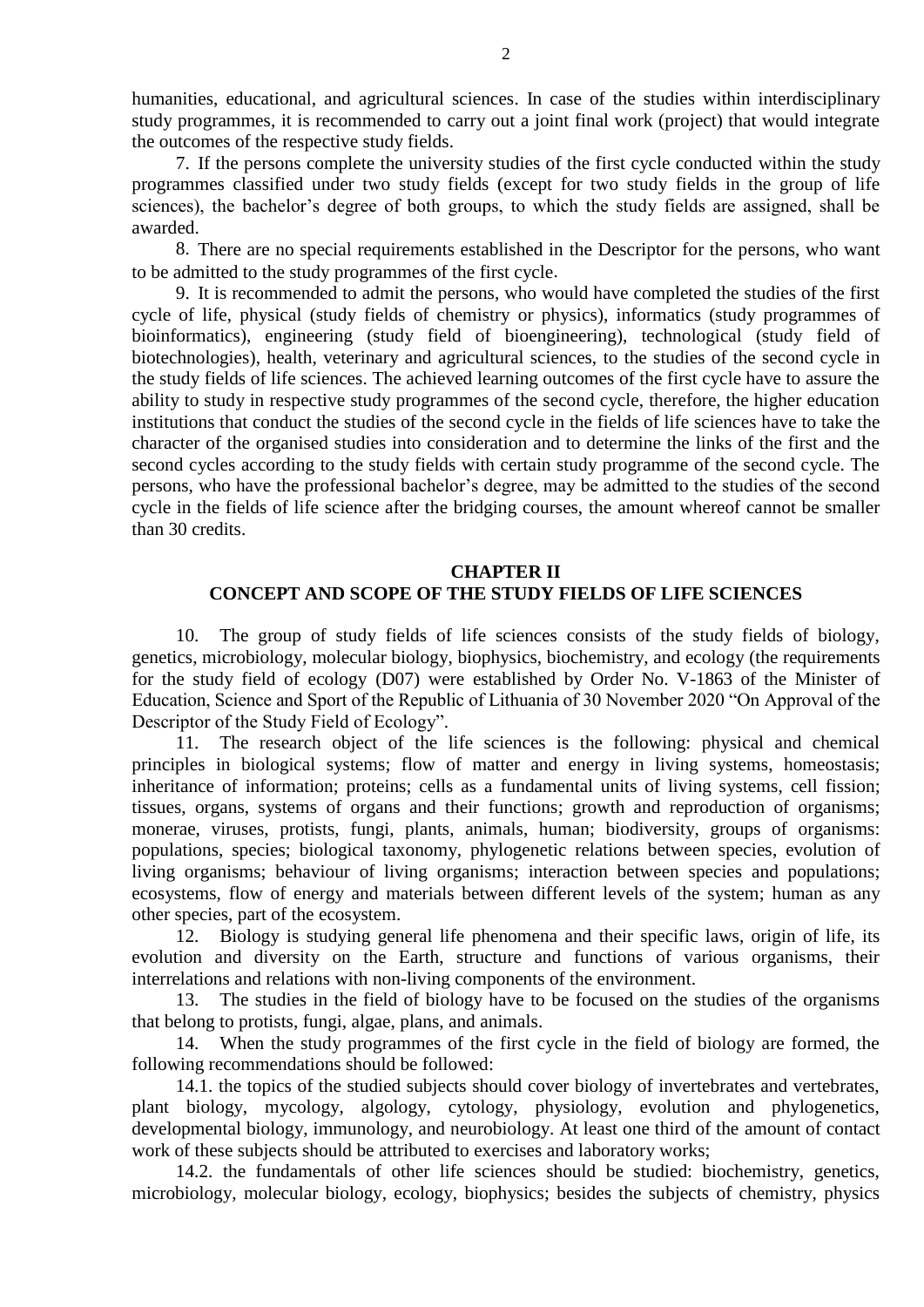and mathematics should be taught in sufficient scope and they should be directed to more profound understanding and interpretation of natural processes;

14.3. the learning field practice of biology in the amount of at least 5 study credits is compulsory. The topics that form the basis of this practical training are the following: methods of observation of animals, fungi, algae and cormophytes in nature, material's gathering, collection, identification, and description; characteristic types of different habitations (forests, meadows, marshes, water ponds, and anthropogenic territories) of animals, fungi, algae and cormophytes; rare, protected, introduced and adventive species.

15. Genetics studies heredity and variability of organisms, their regularities, genetic factors that determine development of organisms, and endeavours at understanding molecular structure and functions of genes, gene operation within the context of cell or organism, distribution of genes, their variability and changes in the populations. The genetic research is performed in all the levels – from molecules up to ecosystems.

16. When the study programmes of the first cycle in the field of genetics are formed, the following recommendations should be followed:

16.1. the topics of the studied subjects should cover main genetic principles, population and ecological genetics, epigenetics, developmental genetics, and genetics of various organisms (microorganisms, plants, animals, humans). At least one third of the amount of contact work of these subjects should be attributed to exercises and laboratory works;

16.2. the fundamentals of other life sciences should be studied: biology, biochemistry, microbiology, molecular biology, ecology, and biophysics;

16.3. modern genetics is based on molecular, bioinformatic and statistical research methods; therefore, the sufficient scope of subjects of chemistry, physics, mathematics and informatics should be taught in the study programmes of the first cycle in the field of genetics, as well as compulsory courses of mathematical statistics (biostatistics) and bioinformatics.

17. Microbiology studies the structure, physiology, taxonomy, biochemistry, genetics, prevalence of the microorganisms (viruses, prokaryotes, archaea and microscopical fungi), and their significance for nature, agriculture, industry and medicine.

18. When the study programmes of the first cycle in the field of microbiology are formed, the following recommendations should be followed:

18.1. the topics of the studied subjects should cover structure and physiology of microorganisms, their taxonomy, genetics, ecology, and virology. It is recommended also to teach special subjects of microbiology, for example, industrial microbiology, microbiology of pathogenic organisms, etc. At least one third of the amount of contact work of these subjects should be attributed to exercises and laboratory works;

18.2. the fundamentals of other life sciences should be studied: biology, biochemistry, genetics, molecular biology, ecology, and biophysics;

18.3. modern microbiology is also closely related to biotechnology and practical use of microorganisms, so, it is recommended to teach such subjects as genetic engineering, biotechnology, immunology, etc. More profound studies of chemistry are recommended, where bigger attention would be given to organic and bioorganic chemistry.

19. Molecular biology studies biological processes on the molecular level, structure of the cell's components, their functional mechanisms and interactions.

20. When the study programmes of the first cycle in the field of molecular biology are formed, the following recommendations should be followed:

20.1. the topics of the studied subjects of the specialty should cover main principles and regularities of molecular biology (molecular biology, cell biology, molecular evolution, immunology, etc.), and application of molecular biology (genetic engineering, biotechnology, etc.). At least one third of the amount of contact work of these subjects should be attributed to exercises and laboratory works;

20.2. the fundamentals of other life sciences should be studied: biology, biochemistry, genetics, microbiology, and biophysics;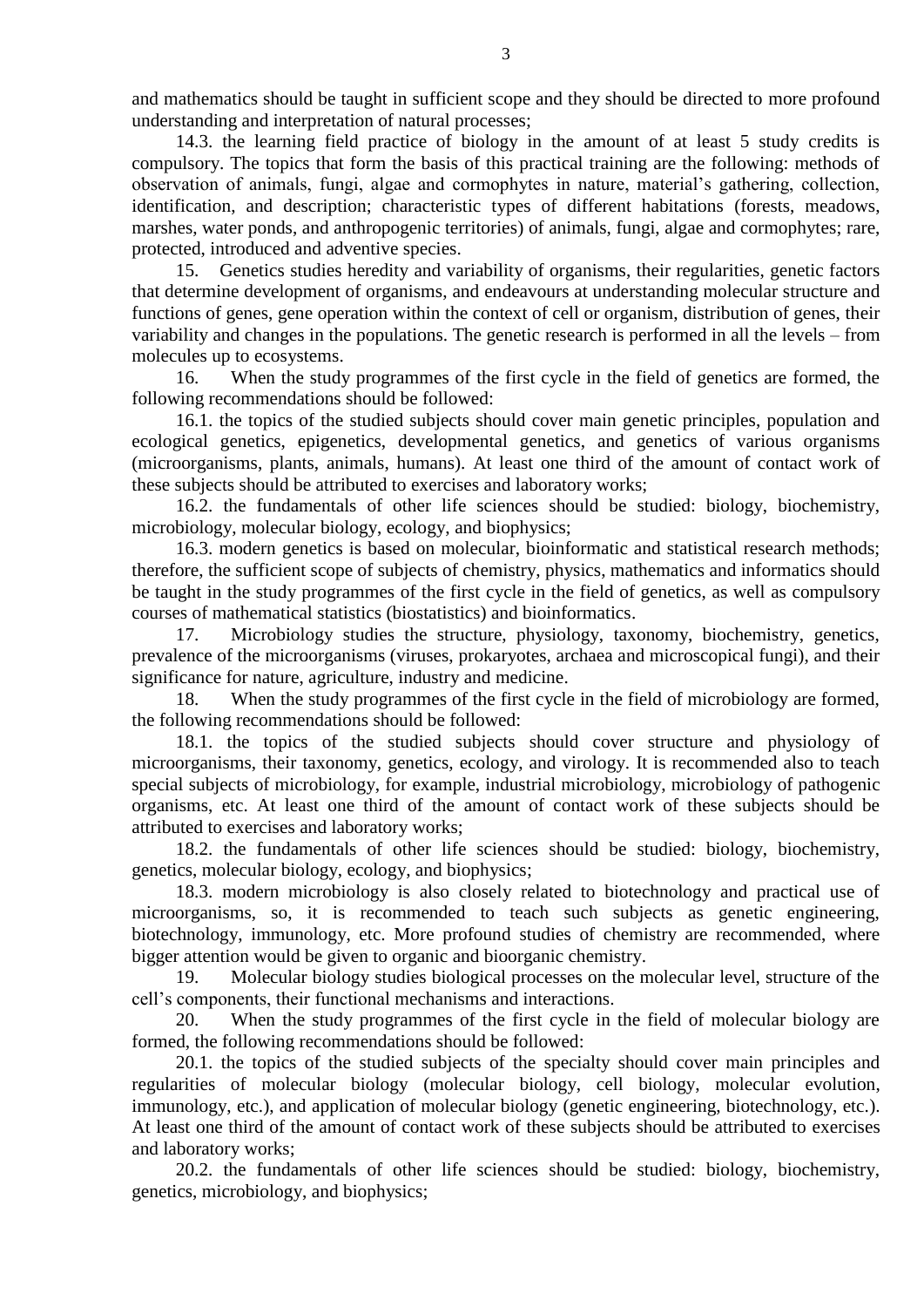20.3. molecular biology is based on molecular, chemical, physical, bioinformatic and statistical research methods, thus, the sufficient scope of subjects of chemistry, physics, mathematics and informatics should be taught in the study programmes of the first cycle. It is recommended to study such subjects as organic chemistry, bioorganic chemistry, biostatistics and bioinformatics in the amount of at least 5 credits.

21. Biophysics studies physical phenomena and processes in the living organisms on the levels of molecules, cells, tissues, organisms and populations.

22. When the study programmes of the first cycle in the field of biophysics are formed, the following recommendations should be followed:

22.1. the topics of the studied subjects should cover main principles and regularities of biophysics (molecular biophysics, cell biophysics, biophysics of systems, etc.). At least one third of the amount of contact work of these subjects should be attributed to exercises and laboratory works;

22.2. the fundamentals of other life sciences should be studied: biology, biochemistry, genetics, microbiology, molecular biology, and ecology;

22.3. the research methods of physics, mathematics, informatics are applied in biophysics, so, the study programmes of the first cycle should include sufficient number of the subjects of physics, mathematics and informatics.

23. Biochemistry studies structure, functions, turnover and interactions of such biological molecules as proteins, nucleic acids, carbohydrates and lipids within the context of metabolism.

24. When the study programmes of the first cycle in the field of biochemistry are formed, the following recommendations should be followed:

24.1. the topics of the studied subjects should cover such topics as structure, functions and turnover of biomolecules, functioning mechanisms of enzymes, kinetics and regulation of enzyme reactions, biochemistry of co-factors, interaction of ligands, bioenergetics, biomembranes, thermodynamics of biochemical processes and their analysis methods; recombinant molecules, their application; methods of biochemical analysis and their application; and fundamentals of immunology. At least one third of the amount of contact work of these subjects should be attributed to exercises and laboratory works;

24.2. the fundamentals of other life sciences should be studied: biology, genetics, microbiology, molecular biology, and biophysics;

24.3. the research methods of chemistry, physics, biophysics, physiology, microbiology and molecular biology are applied in biochemistry, so, the studies of these subjects should get sufficient attention (at least 10 percent of total amount of the programme).

25. Life sciences integrate many biological subjects, for research whereof the physical, chemical, information, mathematic modelling and other research methods are applied. Integration of majority of scientific knowledge and methods into the life sciences allows better understanding the processes occurring in the living organisms and their systems, and finding the solutions of the challenges encountered by modern society, based on the research of life sciences. Therefore, the studies of the first cycle in the study fields of life sciences are an interdisciplinary academic field that integrates the knowledge of life, physical (physics, chemistry), mathematics and information sciences and skills necessary to solve the problems related to life sciences. The purpose is to train the specialist, who knows well the studied field and who has sufficient basic knowledge of other subjects that would enable that person to apply that knowledge in the professional work efficiently:

25.1. the recommended topics of the studied subjects of mathematics and informatics are the following: calculus; linear algebra; dynamical systems; probability and statistics; information and computation; data structures; modelling. The studies of the mathematics and informatics subjects have to focus on mathematical concepts and principles, and not on calculating. When these subjects are taught, the biological examples should be used, and the possibilities to apply mathematical methods and knowledge in biological research should be explored. It is recommended to provide the students with the possibility to learn at least one programming language;

25.2. the recommended topics of the studied subjects of physics are the following: motion, dynamics and force laws, electromagnetics; conservation laws and thermodynamics, thermal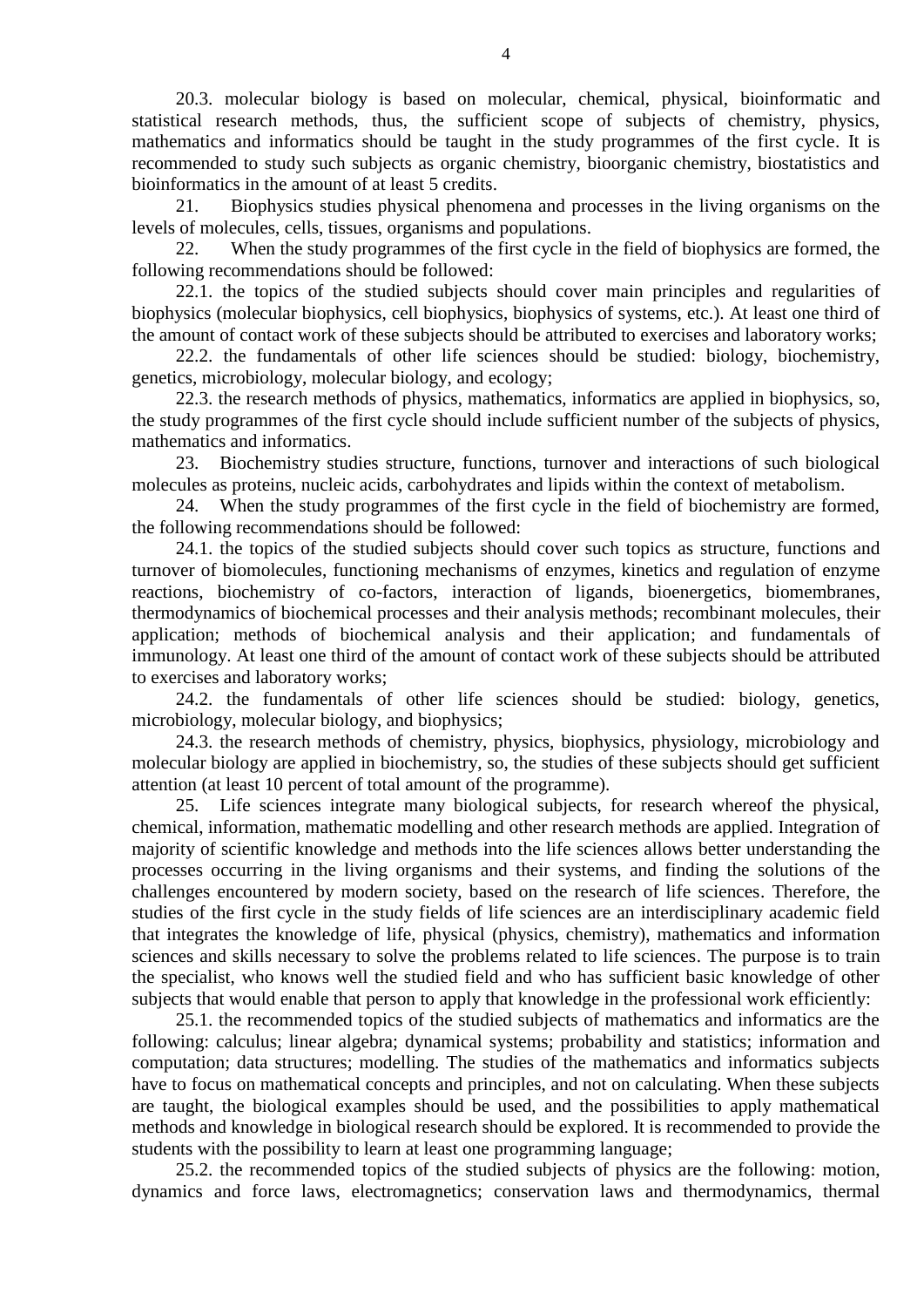processes on the molecular level; waves, light, optics and imaging; collective behaviors and nonequilibrium systems. When these subjects are taught, the biological examples should be used and the possibilities to apply physical methods and knowledge in biological research should be explored;

25.3. the recommended topics of the studied subjects of chemistry are the following: atoms; molecules; molecular properties; bonding models; molecular interactions; metal ions and metal complexes; resonance and electron delocalisation; water and aqueous solutions; chemical reactions; types of reactions; reactive intermediates; energetics and equilibria; reaction kinetics; biomolecules; biopolymers; molecular assemblies; analysis of molecules and reactions; materials. When these subjects are taught, the biological examples should be used and the possibilities to apply chemical methods and knowledge in biological research should be explored.

26. The subjects studied in the second cycle in the study fields of life sciences have to be of higher academic level then the subjects of the first cycle with regard to their content.

27. The studies have to be based on responsible academic and creative freedom, unity between science and studies, and create preconditions for life-long self-learning.

28. The graduates may work as specialists or managers in educational institutions, research and higher education institutions, companies of high technologies and traditional industry, research and development and manufacturing companies and other institutions, create new business companies, or continue studies in the second cycle (the graduates of the first cycle) or in the third cycle (the graduates of the second cycle). The graduates, who fulfil the requirements of certain Lithuanian Medical Norms, may work as specialists in personal health care institutions.

## **CHAPTER III GENERAL AND SPECIAL LEARNING OUTCOMES**

29. Upon completion of the university studies of the first cycle in the study fields of life sciences, the following learning outcomes have to be achieved:

29.1. knowledge, its application. The person:

29.1.1. knows and is able to apply knowledge about significance of the evolutional process, origin and changes of biodiversity because of mutation, selection and genetic changes;

29.1.2. knows and is able to apply knowledge about hierarchic organisation of living organisms, molecular and cellular processes, systemic relations and their significance for determination of functions of all the living organisms;

29.1.3. knows and is able to apply knowledge about growth of biological systems and their changes caused by chemical transformations in cells or organisms on the basis of the laws of thermodynamics;

29.1.4. knows and is able to apply knowledge about importance of expression of genetic information and its conveyance within certain environment for development, functions and behaviour of the organisms;

29.1.5. understands and is able to apply knowledge about relations and interactions between the living systems;

29.2. research skills. The person:

29.2.1. is able to recognise theoretically and to analyse the present problems, to plan their solution strategies based on the research methodology;

29.2.2. is able to independently collect, analyse and interpret the needed professional and scientific information in the databases and other information sources;

29.2.3. is able to interpret the data from observations and measurements with regard to their importance and explaining theory;

29.2.4. is able to communicate own research results and to cooperate with researchers from other scientific fields;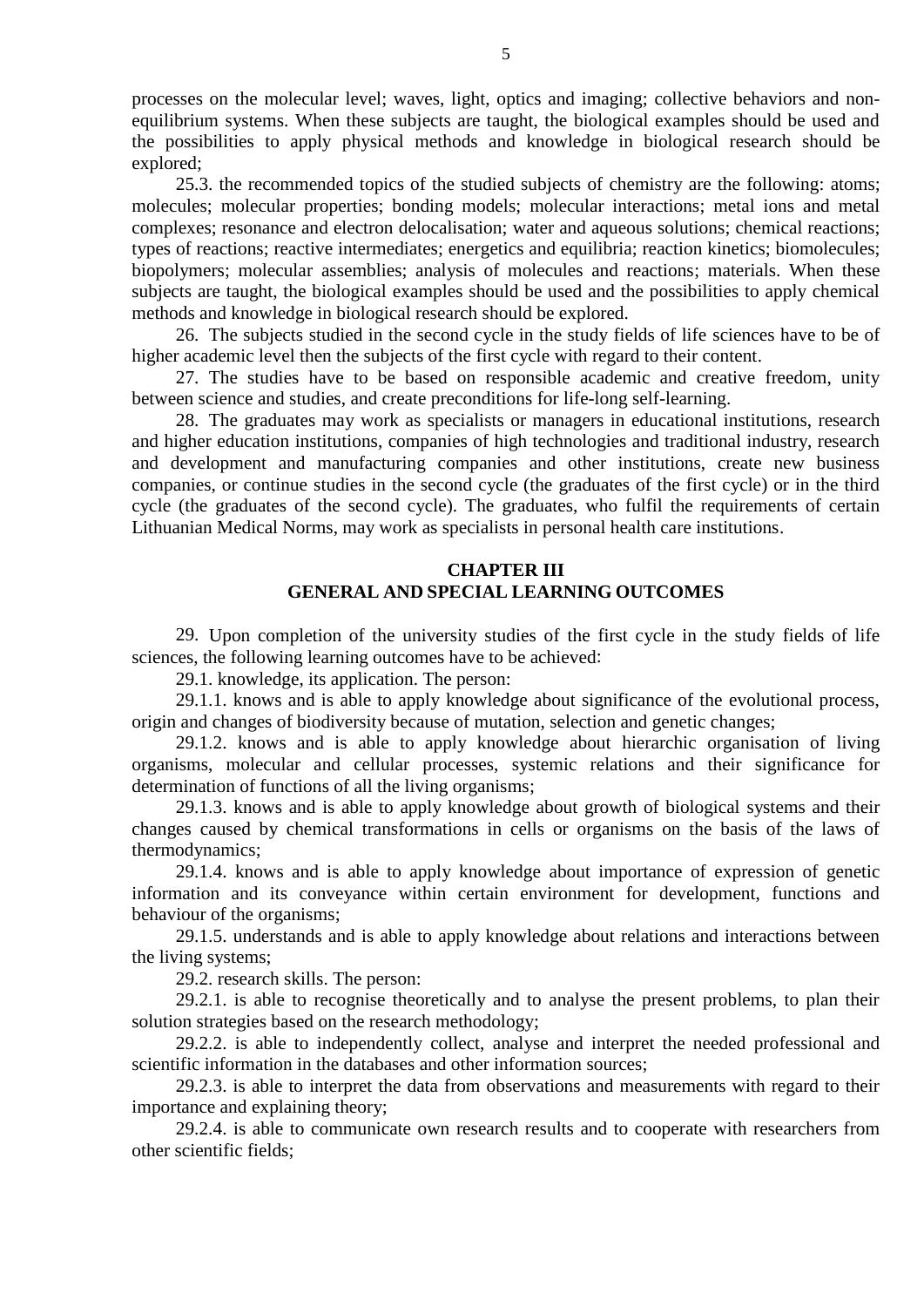29.2.5. having completed the study programme and acquired the professional qualification governed by the normative legal acts, the person is able to apply the principles of good laboratory practice (hereinafter – GLP) in the professional work;

29.3. special abilities. The person:

29.3.1. is able to work safely with the biological and chemical substances;

29.3.2. is able to perform standard laboratory procedures with organic, bioorganic substances and living organisms;

29.3.3. is able to collect biological samples, to process and store them, and to work safely under the field conditions;

29.3.4. is able to operate standard analytical biological equipment;

29.3.5. is able to observe and measure biological features, events and changes of quantitative and qualitative character, to document them systematically and reliably;

29.3.6. having completed the study programme and acquired the professional qualification governed by the legal acts, the person is able to examine the biological or clinical sample, to process, present and store the data according to the legal acts passed by the laboratories of the institution related to health care;

29.4. social abilities. The person:

29.4.1. is able to work independently and in team, as well as in the interdisciplinary team with the workers of other specialties, in order to solve relevant problems related to life sciences, including development of bioeconomics;

29.4.2. is able to understand the social context of the performed research and understands the bioethical problems related to the research in life sciences;

29.4.3. is able to adjust the professional activities to the principles of sustainable development of the society, assumes responsibility for quality of the work and its assessment, follows the professional ethics and public spirit, as well as principles of social responsibility;

29.4.4. is able to express the thoughts smoothly and suggestively in written and orally, to communicate effectively in the professional environment, and to discuss the relevant professional issues in the official state language and in at least one foreign language;

29.5. personal abilities. The person:

29.5.1. is able to organise and plan independently and responsibly own professional and scientific activities and the learning process, and has the skills of learning culture necessary for independent pursuit of improvement;

29.5.2. is able to think analytically, to substantiate the professional activities by the latest scientific research data, to understand and act creatively in the junction between life sciences and other scientific fields;

29.5.3. is able to work in the always changing environment, to foresee and control the changes, and to plan the solutions of the tasks;

29.5.4. has skills of time planning and organisational skills that reflect ability to plan and work productively, and to implement the work purpose effectively.

30. The learning outcomes of the studies of the second cycle in the study fields of life sciences are the following: more profound knowledge and skills in the particular study field or expanded abilities in the adjacent fields are acquired, when compared to the learning outcomes of the first cycle.

31. Upon completion of the studies of the second cycle in the study fields of life sciences, the following social and personal abilities have to be achieved:

31.1. social abilities. The person:

31.1.1. is able to make responsible decisions related to the activities in studied and inter-sector areas, and to assess their impact in the conditions of the defined situation;

31.1.2. is able to communicate and to convey the science-based knowledge to specialists and society;

31.1.3. is able to use modern communication means and social networks to convey professional and other information;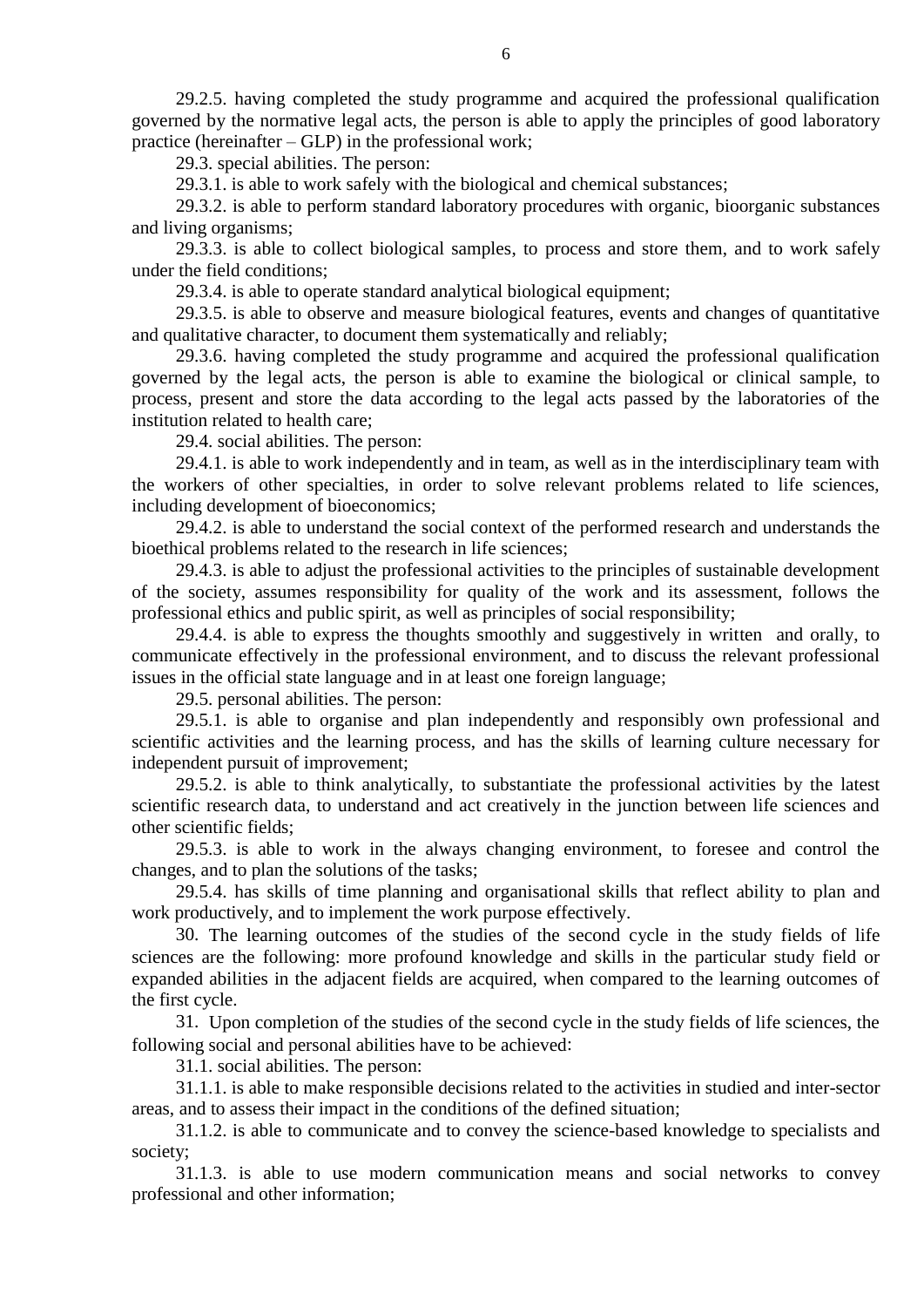31.1.4. is able to control and understand the importance of social activeness when planning and implementing personal or collective activities, and to assess their quality;

31.1.5. is able to work in the interdisciplinary groups of specialists while solving the integrated scientific problems that need knowledge in different scientific areas and new methodological solutions;

31.2. personal abilities. The person:

31.2.1. is able to define the areas of scientific and professional development;

31.2.2. is able to learn independently for the entire life, to collect new scientific and practical knowledge and skills, and to integrate into the new learning and professional environments;

31.2.3. is able to assume responsibility for quality of own work and work of the subordinate employees, to comply with professional ethics and public spirt.

32. Upon completion of the studies of the second cycle in the study field of biology, the following learning outcomes have to be achieved:

32.1. knowledge, its application. The person:

32.1.1 is able to search independently, to analyse, summarise, to assess critically and to systemise the information with various aspects of research of living organisms;

32.1.2. is able to apply the latest biological knowledge, theories, methods and technologies in practical situations, to assess alternative solutions and their consequences;

32.1.3. is able to understand the functioning of living system and interrelations between its elements, principles of formation and application of the taxonomy (species);

32.1.4. knows and is able to apply the Lithuanian and international legal acts related to research and protection of living organisms;

32.2. research skills. The person:

32.2.1. is able to apply the methods of biology and related scientific areas for research and practical work;

32.2.2. is able to formulate the scientific problems, to choose the most suitable methodology to solve the set tasks, to plan the course of research, to carry them out without prejudice to bioethical and natural protection requirements, to evaluate, analyse and summarise the received results, and to make reasoned conclusions;

32.2.3. is able to carry out the activities of the biological science and practical work that need analytical thinking and innovative solutions;

32.2.4. having completed the study programmes and acquired the professional qualification governed by the normative legal acts, the person is able to apply the GLP principles in the professional work;

32.3. special abilities. The person:

32.3.1. is able to work independently in various areas of biomedicine, agriculture and environmental protection that need continuous renewal of knowledge and qualification improvement;

32.3.2. is able to apply the obtained biological knowledge for development of new technologies, methods for research and studies, and to implant the innovations;

32.3.3. having completed the study programmes and acquired the professional qualification governed by the legal acts, the person is able to examine the biological or clinical sample, to process, present and store the data according to the legal acts passed by the laboratories of the institution related to health care.

33. Upon completion of the studies of the second cycle in the study field of genetics, the following learning outcomes have to be achieved:

33.1. knowledge, its application. The person:

33.1.1. has profound knowledge and understanding of various areas of genetics, understands the most relevant problems of the science of genetics, and their solution methods;

33.1.2. knows the genetic research methods and understands them as universal analytical instruments of problems of life sciences;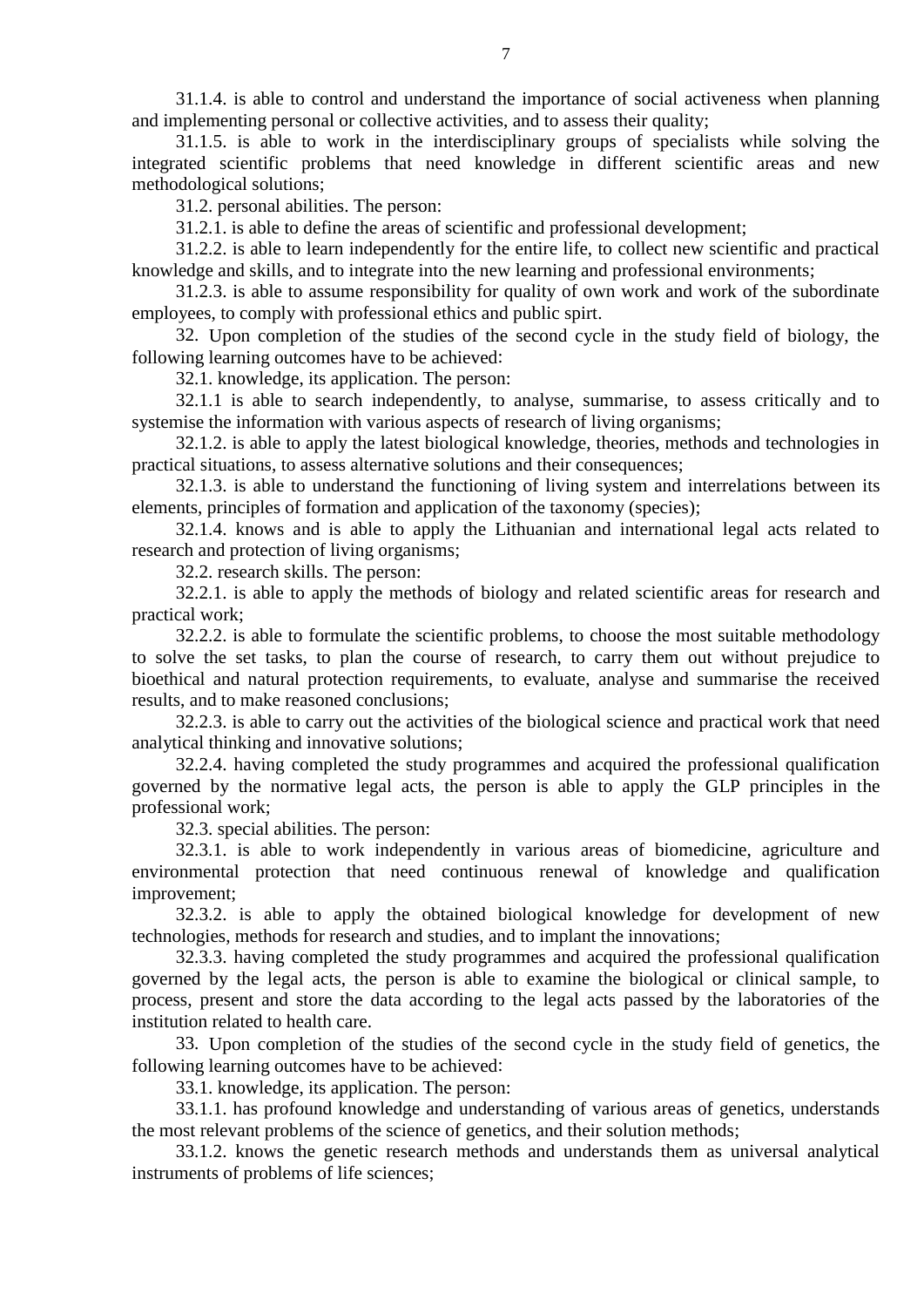33.1.3. is able to apply the latest genetic knowledge, theories, methods and technologies in practical situations, to assess alternative solutions and their consequences;

33.2. research skills. The person:

33.2.1. is able to apply the methods of genetics and related scientific areas for research and practical work;

33.2.2. is able to formulate the scientific problems, to choose the most suitable methodology to solve the set tasks, to plan the course of research, to carry them out without prejudice to bioethical requirements, to evaluate, analyse and summarise the received results, and to make reasoned conclusions;

33.2.3. is able to carry out the activities of the science and practical work in genetics that need analytical thinking and innovative solutions;

33.2.4. having completed the study programmes and acquired the professional qualification governed by the normative legal acts, the person is able to apply the GLP principles in the professional work;

33.3. special abilities. The person:

33.3.1. is able to work independently in various genetics-related areas of biomedicine, biotechnologies, different industrial branches, medicine, agriculture and environmental protection that need continuous renewal of knowledge and qualification improvement;

33.3.2. is able to work in the interdisciplinary fields and to integrate the knowledge from various scientific areas;

33.3.3. is able to apply the bioinformatic methods and information technologies for assessment and analysis of genetic processes and phenomena;

33.3.4. having completed the study programmes and acquired the professional qualification governed by the legal acts, the person is able to examine the biological or clinical sample, to process, present and store the data according to the legal acts passed by the laboratories of the institution related to health care.

34. Upon completion of the studies of the second cycle in the study field of microbiology, the following learning outcomes have to be achieved:

34.1. knowledge, its application. The person:

34.1.1. has profound knowledge of classical and modern microbiology and is able to analyse, systemise, assess it critically and to apply it in scientific and practical activities;

34.1.2. is able to independently identify and to solve the microbiology-related problems in the areas of biotechnologiy, biomedicine, biopharmacy, environmental protection, and other areas related to microbiology;

34.1.3. is able to use the knowledge about microorganism for solution of classical and hightechnology tasks;

34.1.4. is able to assess responsibly the threats caused by microorganisms and the benefits they grant;

34.1.5. is able to consult responsibly the specialists of other fields on the issues related to biology of microorganisms, biotechnology, and other issues related to microorganisms;

34.2. research skills. The person:

34.2.1. is able to apply the methods of microbiology and related scientific areas for research and practical work;

34.2.2. is able to formulate the scientific problems, to choose the most suitable methodology to solve the set tasks, to plan the course of research, to carry them out, to evaluate, analyse and summarise the received results, and to make reasonable conclusions;

34.2.3. is able to carry out the activities of the science and practical work in microbiology that need analytical thinking and innovative solutions;

34.3. special abilities. The person:

34.3.1. knows GLP and is able to apply it in the professional work of a microbiologist;

33.3.2. is able to perform independent and qualified work in various microbiology-related areas of biomedicine, biotechnology, different industrial branches, medicine, agriculture and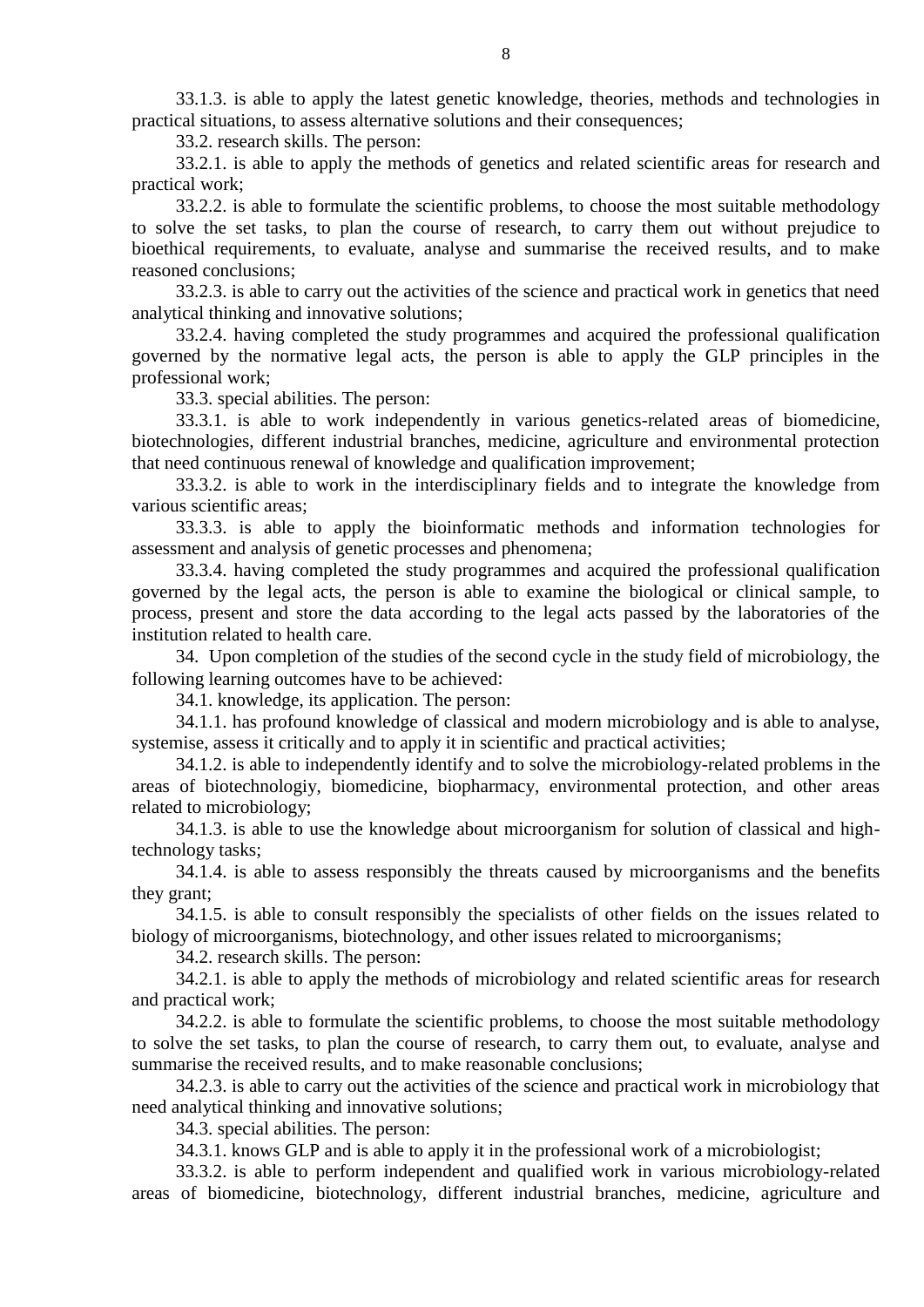environmental protection that need continuous renewal of knowledge and improvement of qualification;

34.3.3. is able to select correctly and purposefully the modern methods of molecular biology, microbiology, and genetics in work with microorganisms.

35. Upon completion of the university studies of the second cycle in the study field of molecular biology, the following learning outcomes have to be achieved:

35.1. knowledge, its application. The person:

35.1.1 knows the structure and functions of various cells of the organism on the molecular level, as well as modern biological research methods of molecular cell, and is able to apply them for research of cells and their constituents;

35.1.2. is able to identify and solve independently the problems related to molecular biology in the areas of biotechnologies, biomedicine, biopharmacy, environmental protection, and other areas;

35.1.3. knows the structure of model organisms used for research in molecular biology and their application possibilities for fundamental and applied life sciences;

35.2. research skills. The person:

35.2.1. is able to apply the methods of molecular biology and related scientific areas for research and practical work;

35.2.2. is able to formulate the scientific problems, to choose the most suitable methodology to solve the set tasks, to plan the course of research, to carry them out without prejudice to bioethical and GLP requirements, to evaluate, analyse and summarise the received results, and to make reasoned conclusions;

35.2.3. is able to carry out the activities of the science and practical work in molecular biology that need analytical thinking and innovative solutions;

35.3. special abilities. The person:

35.3.1. is able to analyse, interpret, and assess critically and systematically the knowledge of the science of molecular biology, to apply it and the technologies based on that knowledge effectively in scientific and practical activities;

35.3.2. is able to create and implant the scientific innovations in the areas related to life sciences, to identify and solve independently the problems related to molecular biology in the area of biotechnologies, biomedicine, biopharmacy and other areas;

35.3.3. is able to apply the latest bioinformatic methods for analysis and modelling of the results.

36. Upon completion of the university studies of the second cycle in the study field of biophysics, the following learning outcomes have to be achieved:

36.1. knowledge, its application. The person:

36.1.1 is able to study the structure and functioning principles of the living objects (from the level of molecules up to populations) using the biophysical methods;

36.1.2. is able to independently identify and solve the complex problems related to biophysics in the areas of biomedicine, bioengineering, environmental protection, and other areas within the context of development of modern life sciences;

36.1.3. knows the application possibilities and limitations of the latest biophysical research methods, as well as planning principles of data analysis and research;

36.2. research skills. The person:

36.2.1. is able to apply modern biophysical knowledge and understanding in the areas of scientific research and practical activities;

36.2.2. is able to formulate the scientific problems and select the most suitable methodology for their solution, to plan the research implementation, to conduct research without prejudice to bioethical and GLP requirements, to evaluate, analyse and summarise the received results, and to make reasoned conclusions;

36.2.3. is able to carry out the activities of the science and practical work in biophysics that need analytical thinking and innovative solutions;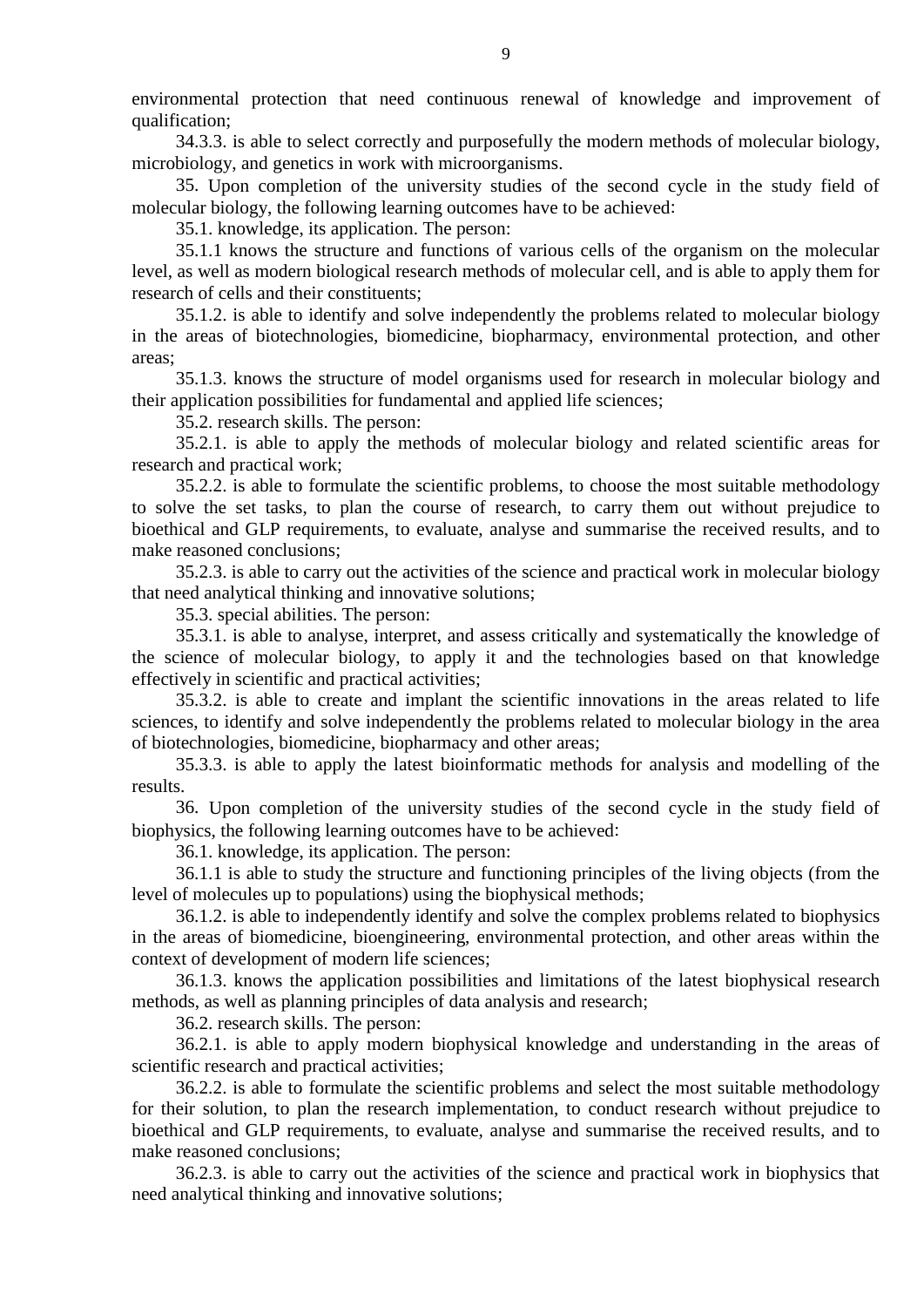36.3. special abilities. The person:

36.3.1. is able to analyse, interpret, and assess critically and systematically the knowledge of the science of biophysics, to apply it effectively in scientific and practical activities;

36.3.2. is able to create and implant the scientific innovations in the areas related to life sciences, to identify and solve independently the problems related to biophysics in the area of biomedicine and bioengineering.

37. Upon completion of the studies of the second cycle in the study field of biochemistry, the following learning outcomes have to be achieved:

37.1. knowledge, its application. The person:

37.1.1 is able to carry out the activities of the science and practical work in biochemistry that need analytical thinking and innovative solutions;

37.1.2. understands the application boundaries, advantages and disadvantages of methods and technologies *in vitro*, *in vivo* and *in silico* of modern biochemistry and related sciences;

37.1.3. is able to integrate knowledge in different scientific areas;

37.2. research skills. The person:

37.2.1. is able to formulate the scientific problems, to choose the most suitable methodology to solve the set tasks, to plan the course of research, to carry them out, to evaluate, analyse and summarise the received results, and to make reasoned conclusions;

37.2.2. is able to select the most optimal research methods for scientific problems and to interpret the received results in the well-founded mode;

37.2.3. is able to analyse, to assess critically and to generalise the information received in the course of research and practical activities;

37.3. special abilities. The person:

37.3.1. is able to identify and solve difficult biochemical problems, and to take their links with biotechnologies, biomedicine, biopharmacy, and other areas into consideration;

37.3.2. is able to select and apply independently the complex methodological, technological and organisational means necessary to solve the wide-scope scientific and practical problems.

### **CHAPTER IV**

## **TEACHING, LEARNING AND ASSESSMENT**

38. The teaching content has to be updated and improved all the time, by integrating new knowledge or studying methods in conformity with the life-long learning into the process of studies. The students should be trained and encourages using the principles of this concept in the course of their studies.

39. The learning and teaching methods necessary to consolidate the practical skills have to be provided in the studies.

40. The didactic system of the programmes has to train critical thinking, creativity, analytical, metacognition and generic abilities. It is recommended to include complex tasks and research applicable in business, industry or other areas into the learning and teaching process.

41. The teachers have to know the didactic concept of the study programme and to apply various teaching methods in order to use optimally the available material resources.

42. The choice of the teaching methodology shall depend on the particular learning outcomes of the taught subject, aimed learning outcomes, and skills and knowledge granted to the student.

43. The same teaching and learning methods may be applied in different cycles of studies; however, the amount and complexity of tasks, independent input of the student, etc. must differ. In the studies of the second cycle, it is recommended to use the forms of studies' organisation that would enable the students to assume an active role in the process of studies, for example, laboratory works, seminars, exercises, individual consultations, practical training in the company or in the scientific laboratory, various projects (individual or team), case analyses, etc.

44. The studies have to be linked to the scientific research and their spread carried out in various forms. These may be scientific-practical seminars, research conducted by the students in the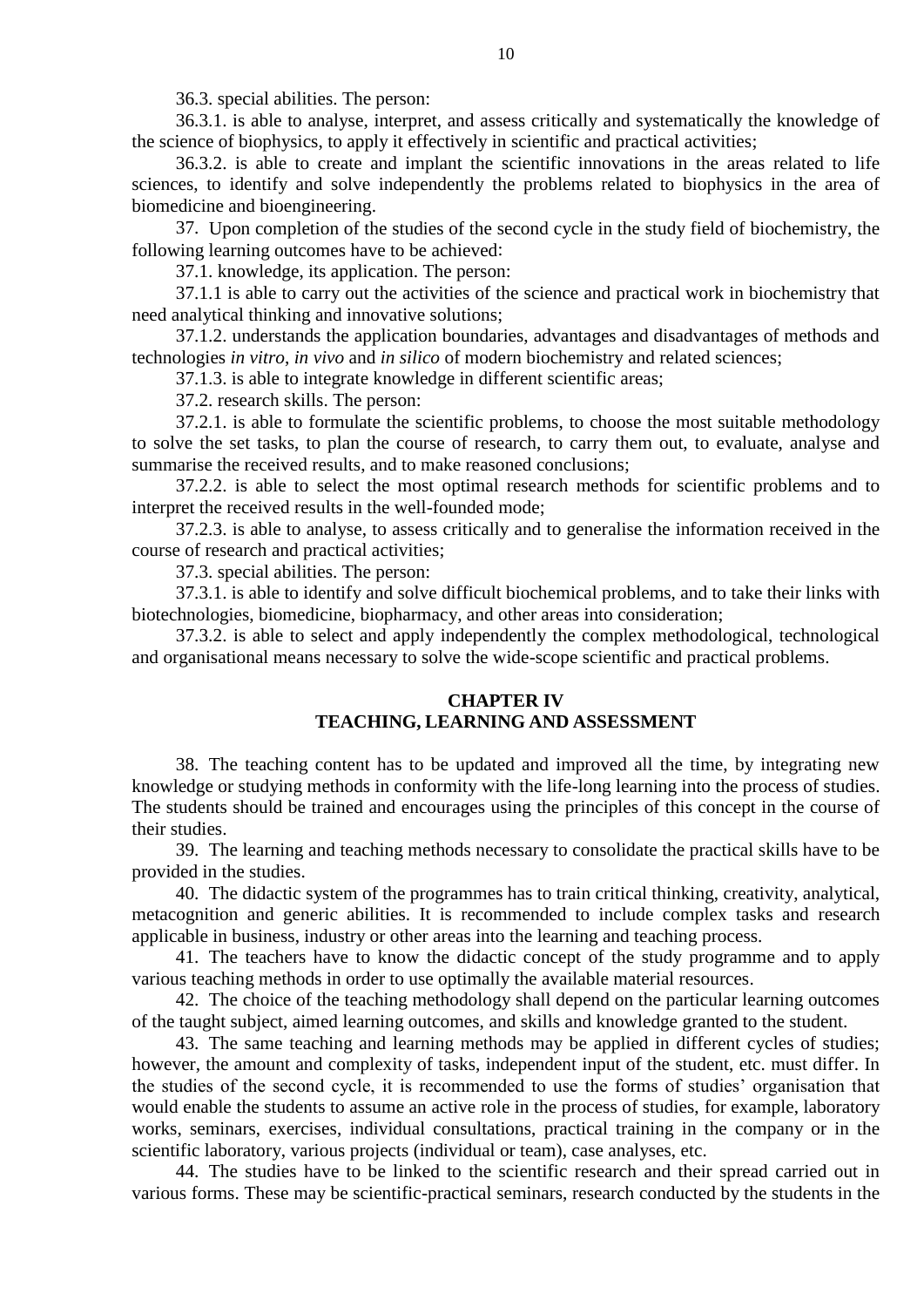scientific laboratories or accredited practical training institutions, presentation of results of the graduates' final work, joint publications of students and teachers and their reports in scientific conferences.

45. In the beginning of the studies, the students have to be introduced thoroughly with the curriculum, goals of the subject, their relations to generic goals of the study programme, expected learning outcomes, expected learning load, assessment procedure and criteria of learning achievements (influence of the examination and interim tests on final grade, examination terms, etc.).

46. The assessment system of studies has to ensure a constant feedback to the students about their learning achievements and validity of evaluation of performed works.

47. The assessment methods may be of generalising, forming and diagnostic character. The generalising assessment allows measuring the students' achievements at the end of the subject's studies, semester, course or study programme. The forming and diagnostic assessment allow the teacher and the student to observe the course of studies, to identify the difficulties, and to analyse the achievements.

48. The teachers have to be familiar with various assessment methods, their application methodology, and their input in successful acquisition of the knowledge and development of the abilities of the students. The teachers may choose the most appropriate assessment methods, depending on the aims of assessment and the taught subject, expected results, and other factors. The students' participation in the (self-)assessment process should be aimed at.

49. The procedures applied to assess the students' achievements have to be based on clearly formulated criteria that enable to reflect correctly and reliably the level of knowledge, abilities and practical skills achieved by the student in the course of studies (of the subject). The assessment criteria have to manifest, how the level of knowledge and skills obtained by the student comply with the aimed outcomes of the study programme and the aimed competences.

50. The following assessment methods may be applied: written or oral examination; testing; report on results of laboratory works and their defence; modelling works; solution of exercises; report on individual or team work; oral and stand-based presentations; colloquium; tests when questions of closed and/or open type are asked; written works (review of literature, report, essay, etc); course, final paper and its defence; and peer review of the scientific research work.

51. The students with special needs, who cannot account in the ordinary procedure, are entitled to account in the alternative modes. The alternative examination method shall be selected individually by the teacher and it shall assure assessment of the achieved learning outcomes.

52. The final work (project), its defence and assessment summarise general and special abilities that are obtained by the student and that satisfy qualification requirements for the degrees of bachelor or master.

53. The timely feedback to the students about their achievements, results and substantiation of the assessment has to be granted, as well as the timely feedback from the student that would help to improve and develop the effectiveness and quality of the teaching and learning process.

54. The appeals regarding the assessment process have to be submitted and considered in the procedure established by the higher education institution.

### **CHAPTER V**

## **REQUIREMENTS FOR IMPLEMENTATION OF STUDY PROGRAMMES**

55. General requirements for teachers of the study programmes in the group of study field of life sciences:

55.1. at least half of the subjects of the university studies of the first cycle have to be taught by scientists;

55.2. at least 80 percent of the teachers in the studies of the second cycle have to be scientists;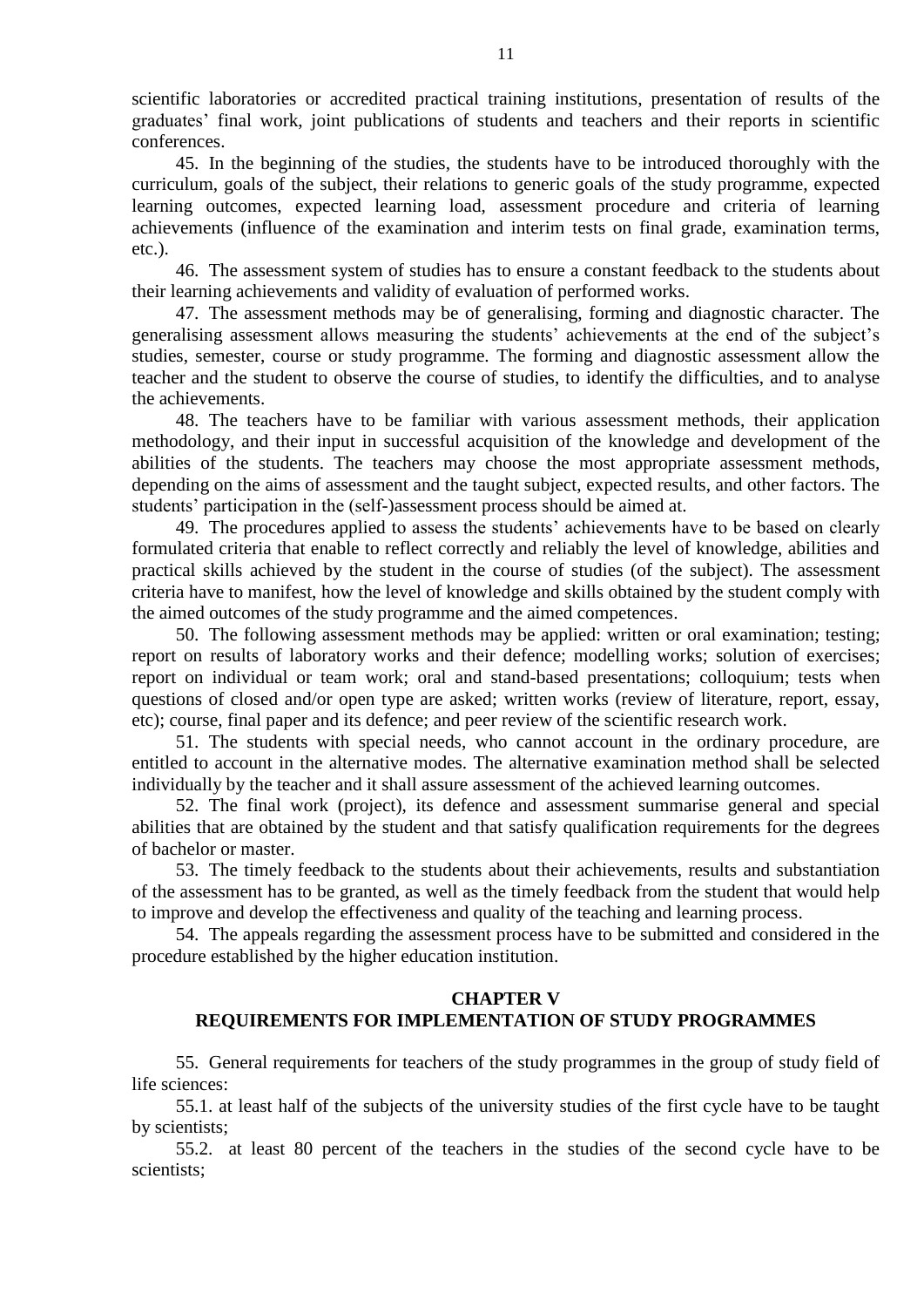55.3. at least 10 percent of the subjects of the studies of the first cycle, and at least 20 percent of the subjects of the studies of the second cycle have to be taught by persons, who hold the position of a professor;

55.4. at least 60 percent of the subjects in the study field have be taught by teachers, whose field of scientific research corresponds to the taught subjects;

55.5. the laboratory works and other practical exercises of the study programmes of all cycles, as well as practical training of the students should be supervised by the persons, who have higher university education. It is recommended that such persons would have at least the master's degree in the study programmes of the second cycle;

55.6. the exchange of teachers and scientists with other Lithuanian or foreign higher education institutions and research centres shall be encouraged in the studies in the fields of studies of the group of life sciences;

55.7. the competence of the teachers shall be assessed according to the academic level of the taught subjects, pedagogical work experience, scientific work achievements, ability to communicate fluently in at least one foreign language used for international scientific cooperation, initiatives to create more effective learning methods, participation in refresher programmes, and skills of respectful and colleague-like communication with the students;

55.8. the teacher should be encouraged to prepare new subjects, including the ones studied online, methodical aids, and to endeavour at granting new skills and abilities to the studying persons.

56. General requirements for the process of studies:

56.1. the process of studies has to be based on consistent expansion of the student's knowledge and abilities in attempt to achieve the aimed learning outcomes of the study programme;

56.2. the process of studies shall be conducted in the procedure established by the higher education institution.

57. The studies of the first and second cycles shall end in a final work (project) prepared by the student:

57.1. the final work (project) of the studies of the first cycle has to be based on research, application of knowledge or it has to be prepared as a project that manifests the skills complying with the programme's goals. The final work (project) serves for the student to show his or her adequate level of knowledge in the studied field and initial level of performance of independent experimental or theoretical work, ability to analyse the selected topic, to take the previous works performed by other persons into consideration, to describe own research work and its results in correct and coherent language, using the accepted special terms, formulations, and to formulate clear and reasoned research conclusions;

57.2. the final work (project) of the studies of the first cycle has to be presented and defended in the procedure established by the higher education institution;

57.3. the final work (project) of the second cycle has to be based on individual research, application of acquired knowledge or it has to be prepared as a project that manifests the skills acquired during the studies. The final work (project) serves for the student to show his or her level of good understanding of the solved problem, ability to analyse the selected topic thoroughly, to take the results of earlier researchers under the same topic in consideration, to study and carry out the research independently, to describe own research work in correct and coherent language, using the accepted special terms and formulations. The student has to manifest his or her ability to summarise briefly his or her work and to formulate reasoned and generalising conclusions and recommendations on the basis of analysis of the work results;

57.4. the final work (project) of the studies of the second cycle has to be presented and defended in the procedure established by the higher education institution in the assessment commission of final works;

57.5. the assessment commission of the final work shall be formed in the procedure established by the higher education institution from competent specialists of the study field –